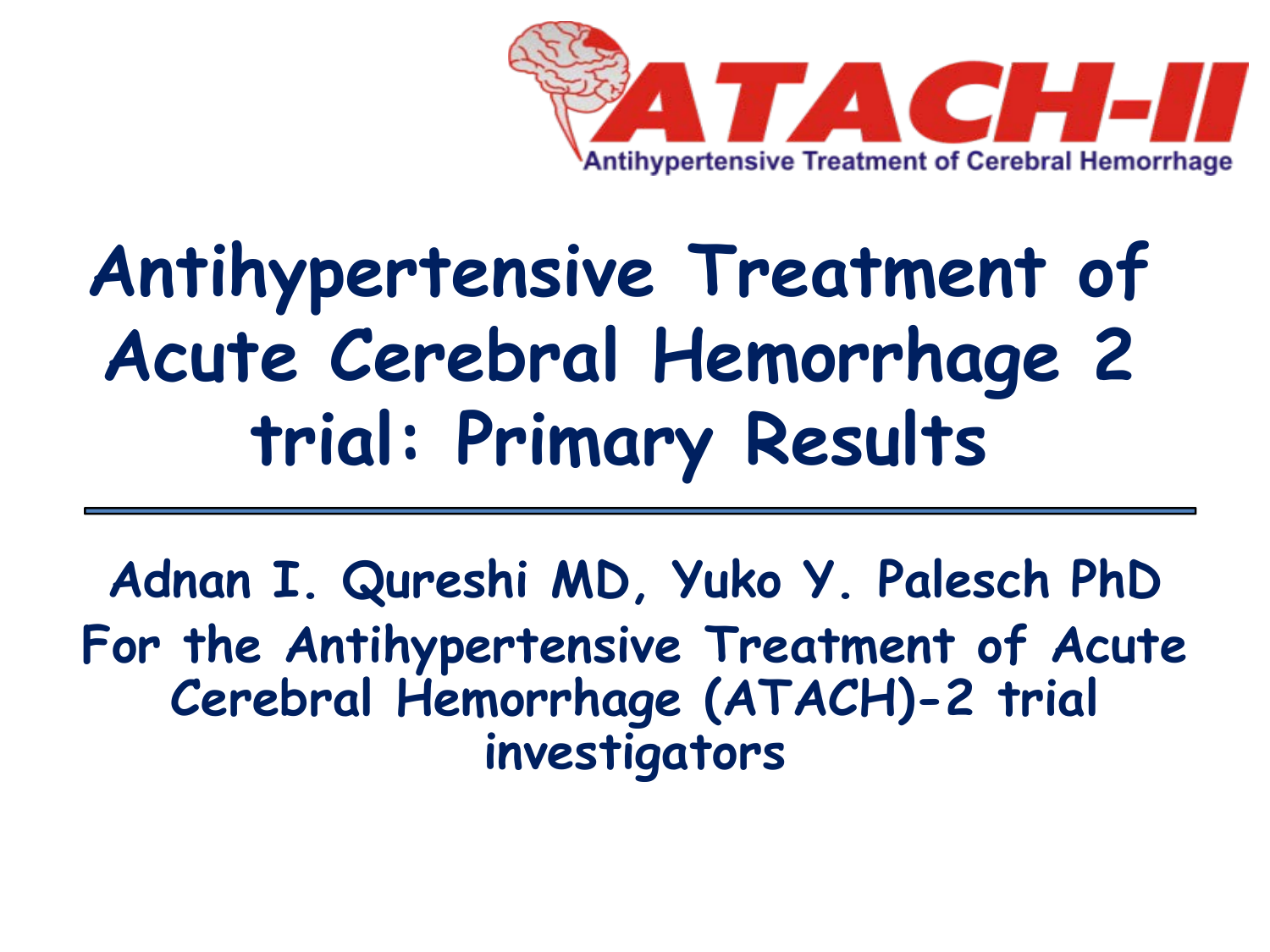

 **Grants from the National Institute of Neurological Disorders and Stroke (U01-NS062091, PI: Qureshi; and U01-NS061861, PI: Palesch).**

 **Chiesi USA, Inc., and Astellas Pharma, Inc., supplied intravenous nicardipine for study use.**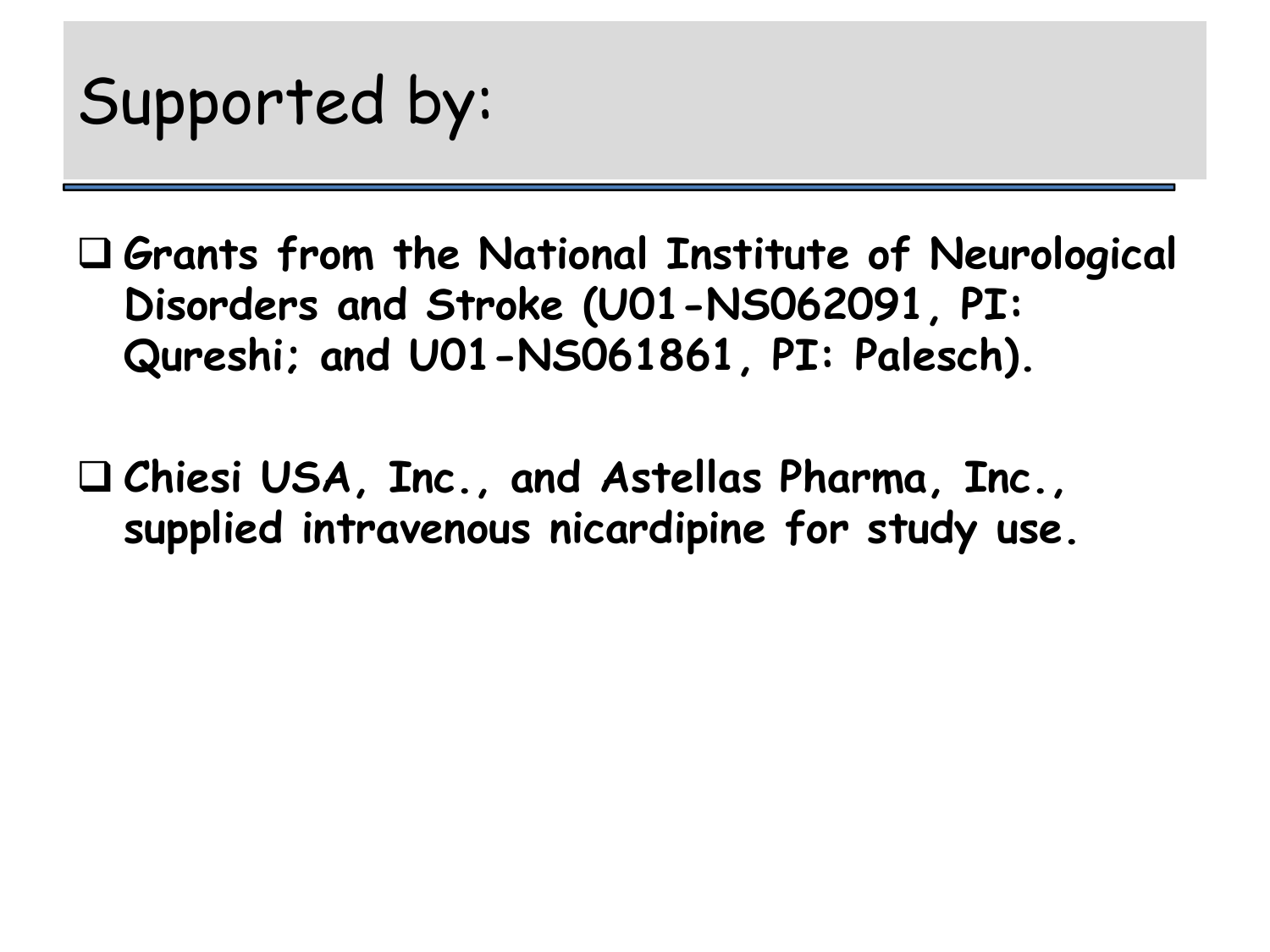# **Primary hypothesis**

- **Intensive treatment of elevated systolic blood pressure (≥180 mm Hg) reduces the likelihood of death or disability (modified Rankin scale 4-6) at 3 months after intracerebral hemorrhage, by at least 10 % absolute difference compared with standard treatment.**
- **Standard treatment goals: 140-179 mm Hg**
- **Intensive treatment goals: 110-139 mm Hg**
- **Target recruitment: 1280 subjects**
- **Presumed mechanism of therapeutic benefit: reduction in rate of hematoma expansion**

**Qureshi AI, Palesch YY. Neurocrit Care. 2011;15(3):559-76**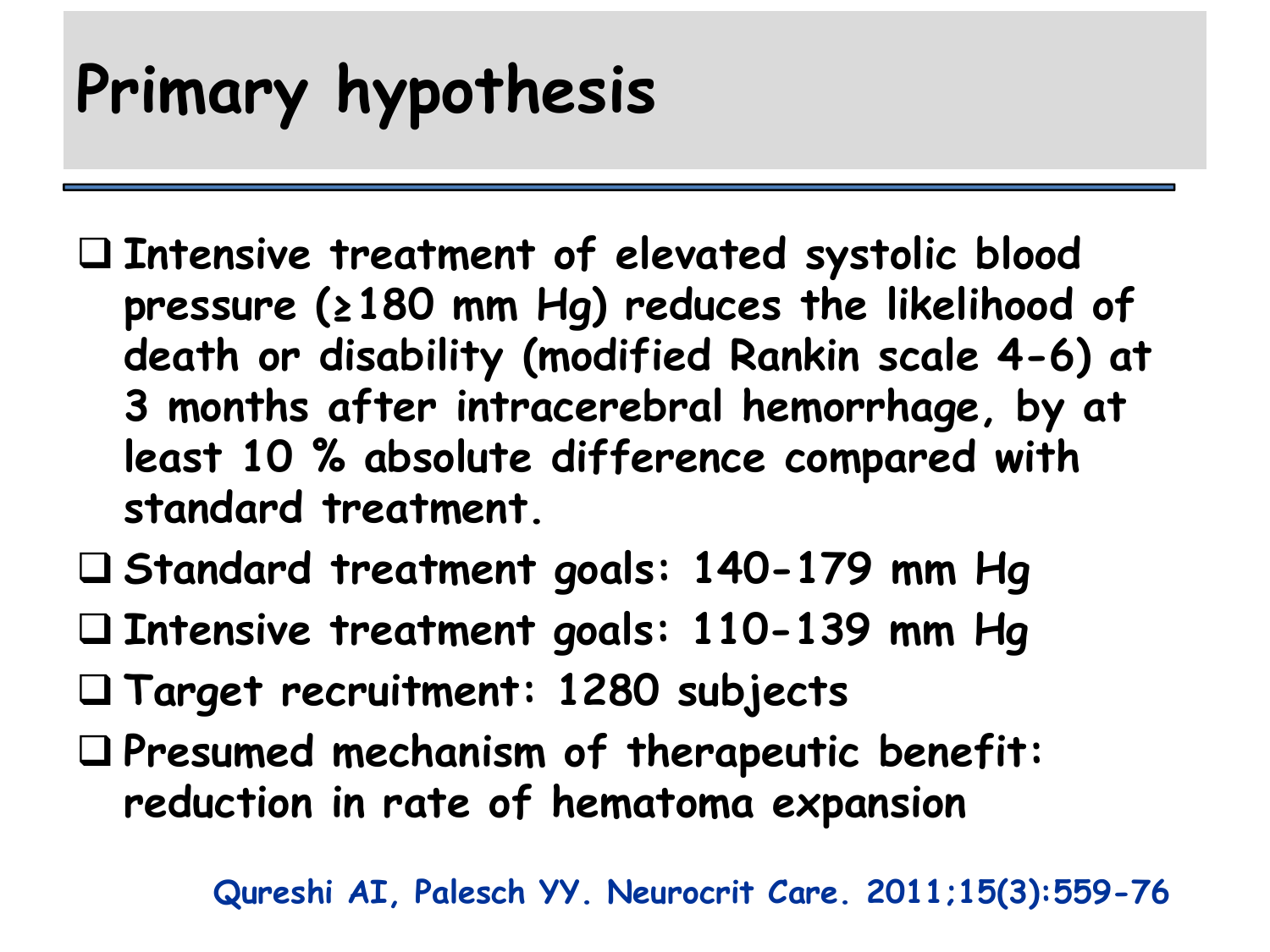#### **Trial design: ATACH-2 re. Qureshi AI, Palesch YY. Neurocrit Care. 2011;15(3):559-76.**

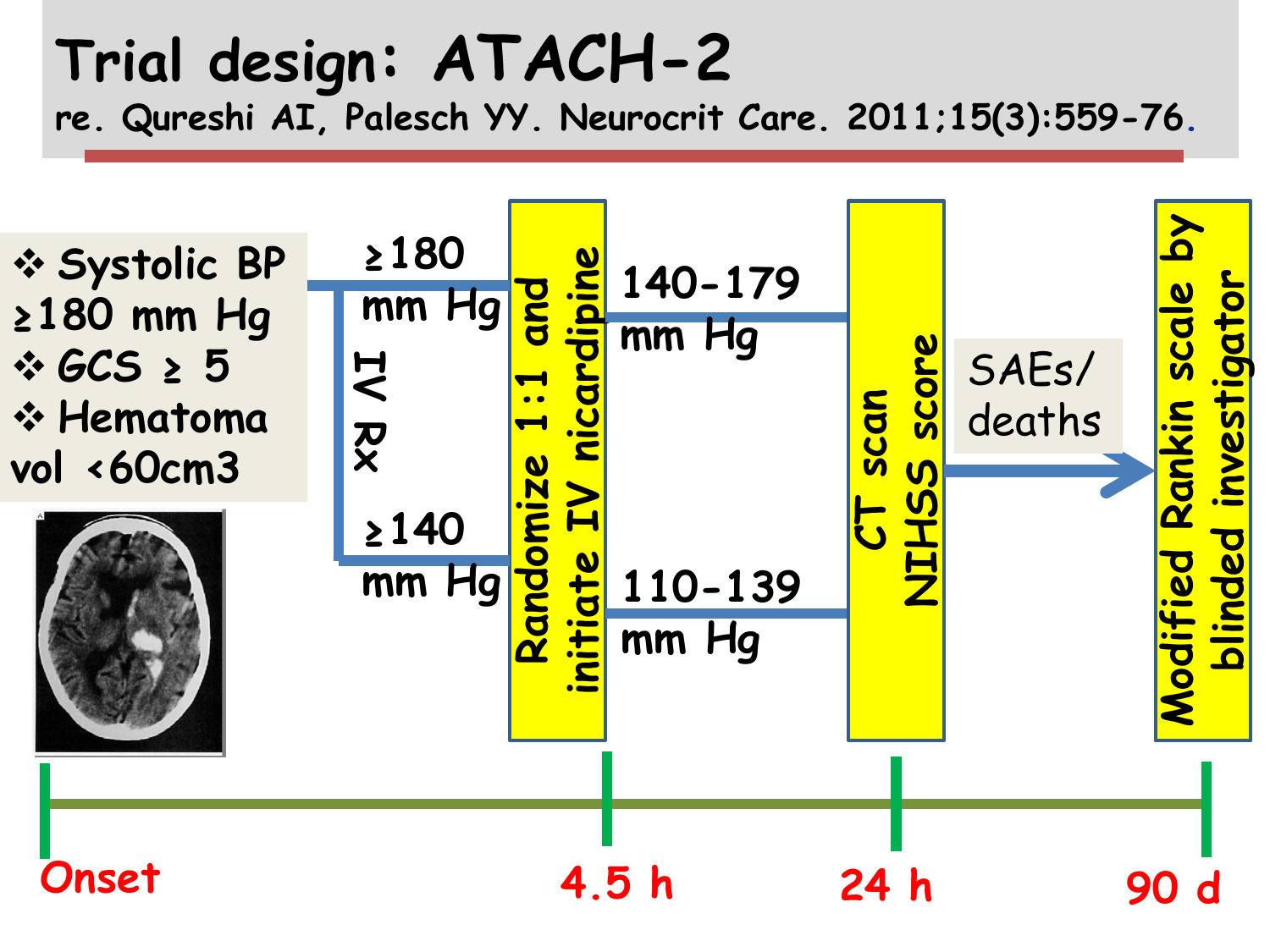### **Interim analysis:**

For assessment of futility, the stochastic curtailment method based on conditional power

| INTERIM<br>ANALYSIS<br><b>SAMPLE</b> | <b>EFFICACY</b><br>ASSESS-<br><b>MENT:</b><br>P-VALUE | <b>FUTILITY ASSESSMENT:</b><br>CONDITIONAL POWER UNDER<br><b>CURRENT TREND</b> |                             |  |
|--------------------------------------|-------------------------------------------------------|--------------------------------------------------------------------------------|-----------------------------|--|
|                                      |                                                       | USING TRT=0<br><b>AS REFERENCE</b>                                             | USING TRT=1<br>AS REFERENCE |  |
| $IN = 425$                           | 0.5280                                                | 42.68%                                                                         | 75.42%                      |  |
| $N = 640$                            | 0.9516                                                | 29.47%                                                                         | 33.75%                      |  |
| <b>N=850</b>                         | 0.9053                                                | 9.11%                                                                          | 4.73%                       |  |

**Both were below the pre-specified threshold and DSMB recommended stopping the study for futility.**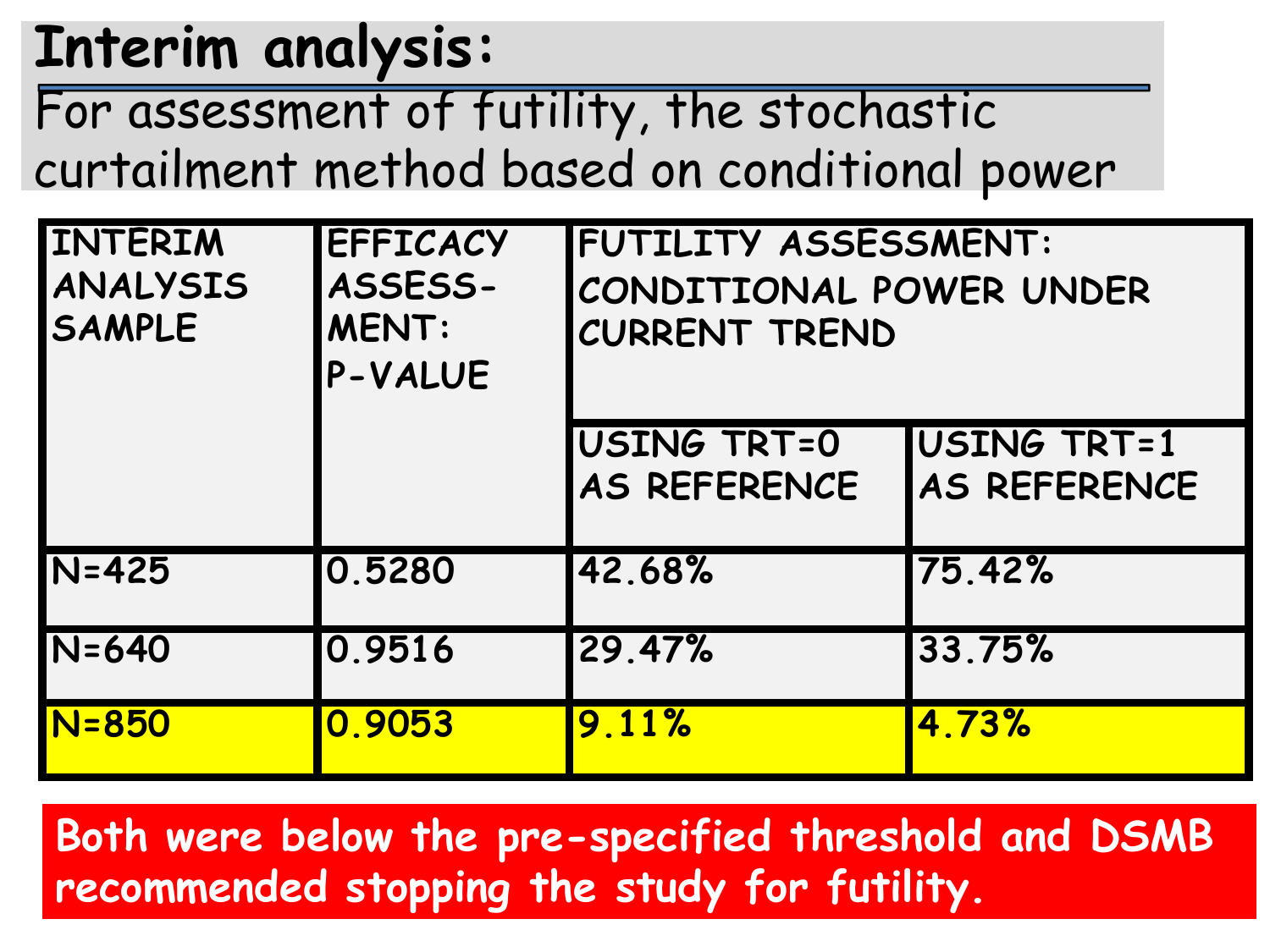# **Timeline**



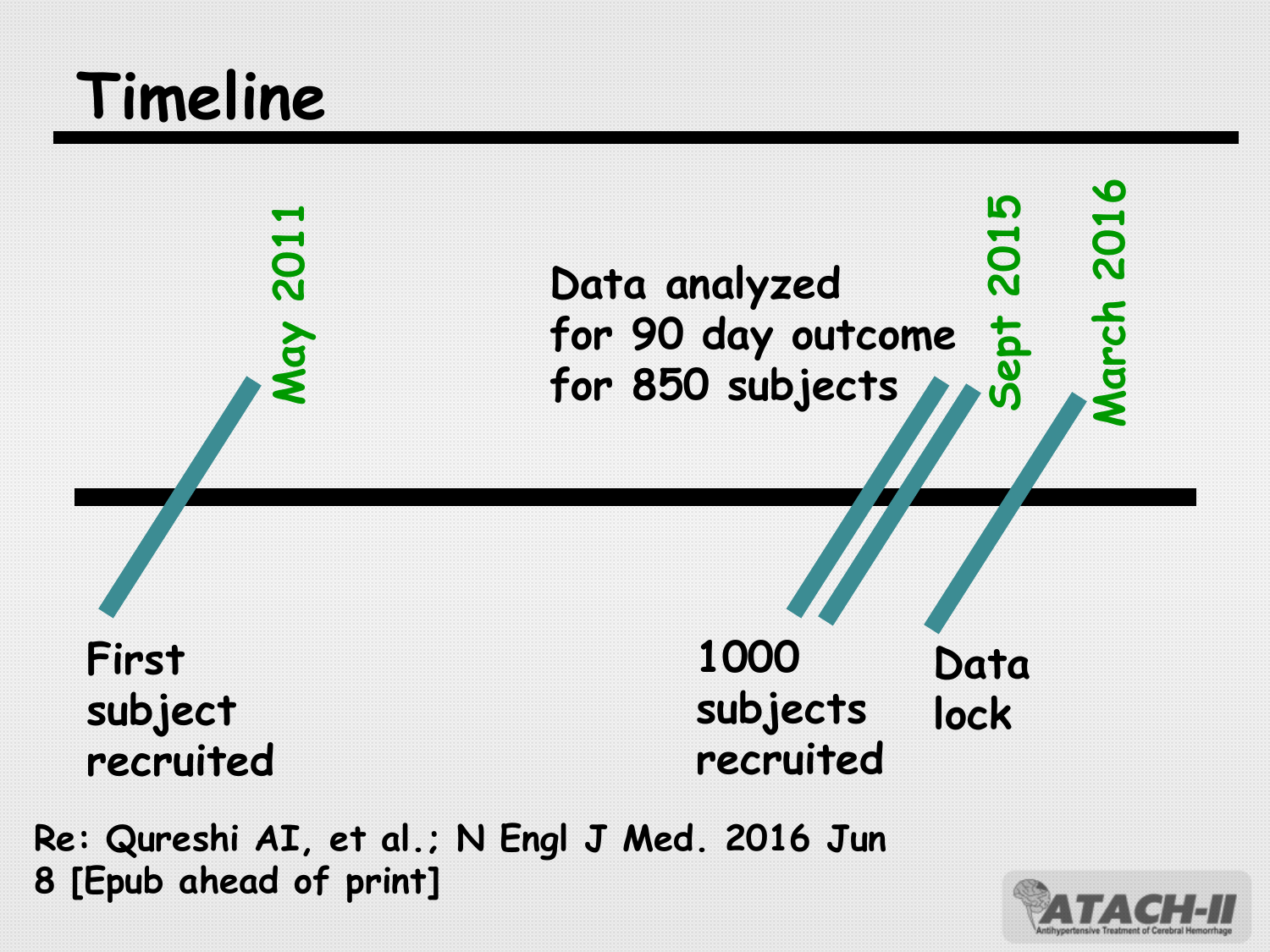# **Timeline**

**May 2011**



**First subject recruited** **1000**  subjec<sup>t</sup> **recrui a** 

**lock**

**Data**

**Sept 2015**

**March 2016**

March 2016

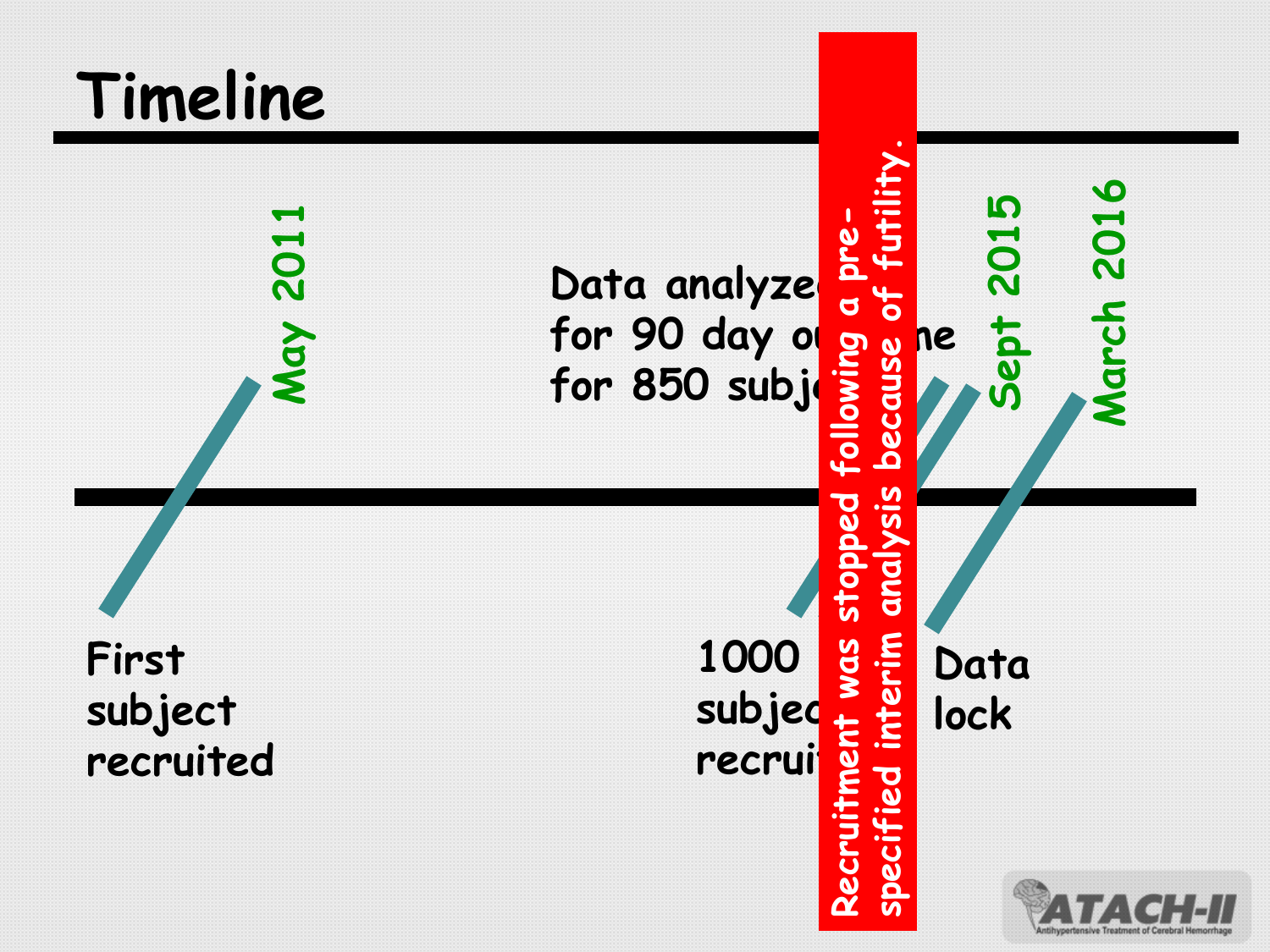#### **The CONSORT Flow diagram to demonstrate progress through the phases of the trial**

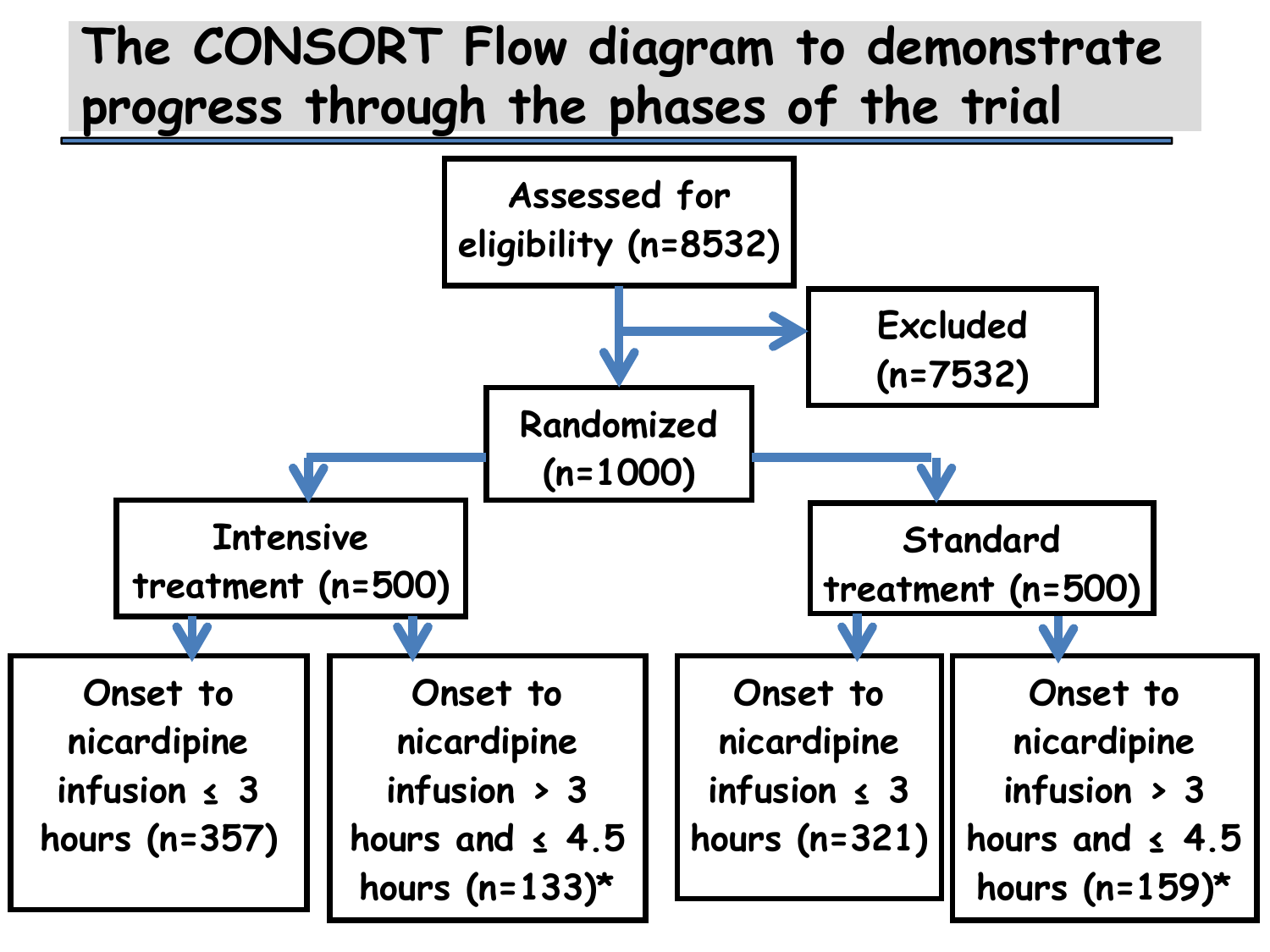#### **The CONSORT Flow diagram to demonstrate progress through the phases of the trial**

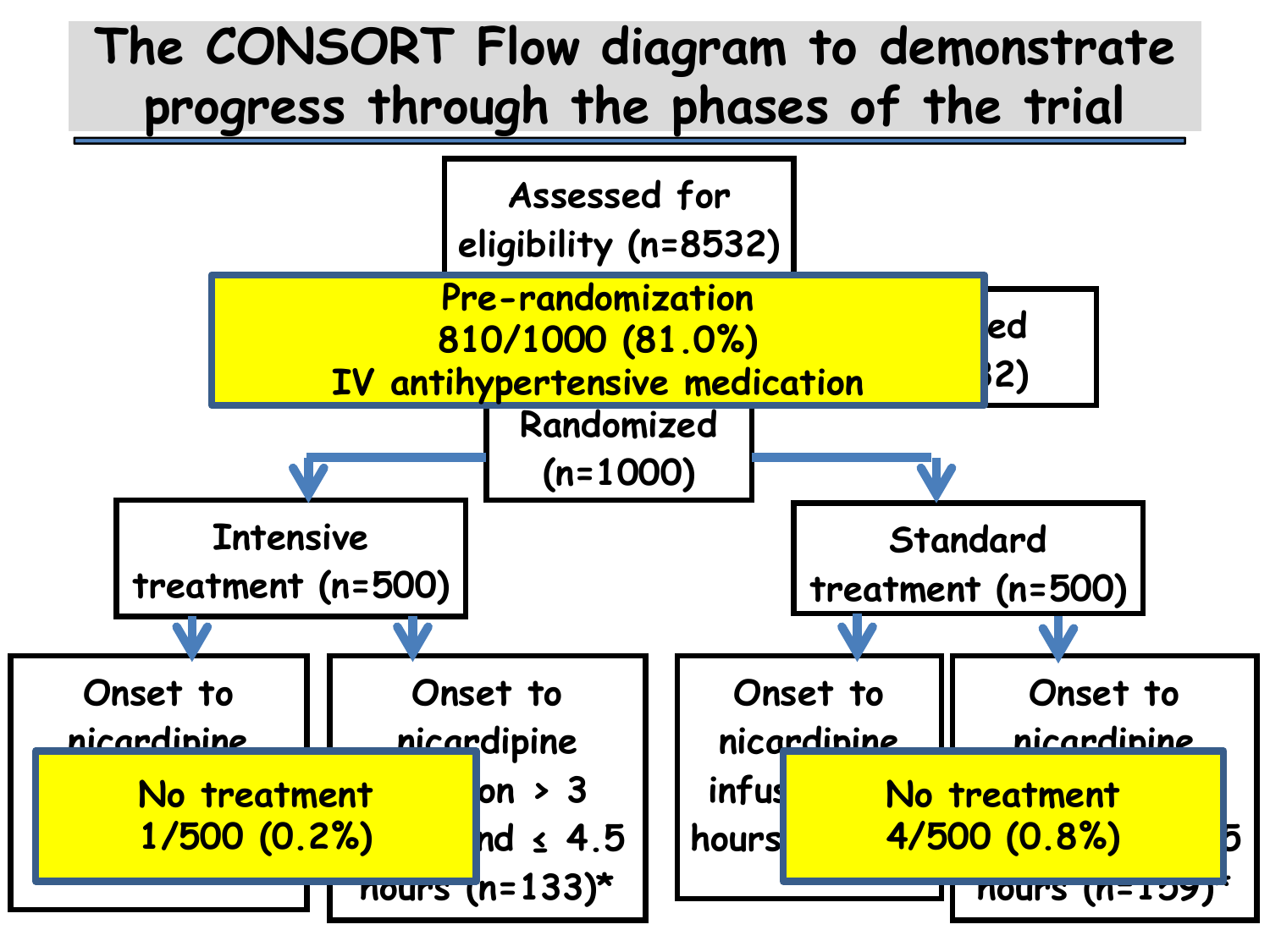### **Demographic and clinical characteristics of subjects according to treatment group**

| <b>Characteristics</b>            | <b>Intensive</b>                      | Standard                      |
|-----------------------------------|---------------------------------------|-------------------------------|
|                                   | treatment                             | treatment                     |
|                                   | $n = 500$                             | $n = 500$                     |
| Age, year ( mean±                 | $62 \pm 13.1$                         | $61.9 \pm 13.1$               |
| standard deviation)               |                                       |                               |
| <b>Glasgow Coma Scale</b>         |                                       |                               |
| score§ -                          |                                       |                               |
| $3 - 11$                          |                                       | 73/500 (14.6) 74/500 (14.8)   |
| $12 - 14$                         |                                       | 152/500 (30.4) 142/500 (28.4) |
| 15                                |                                       | 275/500 (55) 284/500 (56.8)   |
| Intracerebral hematoma            | $10.3$ $(2.3 - 85.2)$ 10.2 (.98-79.1) |                               |
| volume†, mm <sup>3</sup> - median |                                       |                               |
| (range)                           |                                       |                               |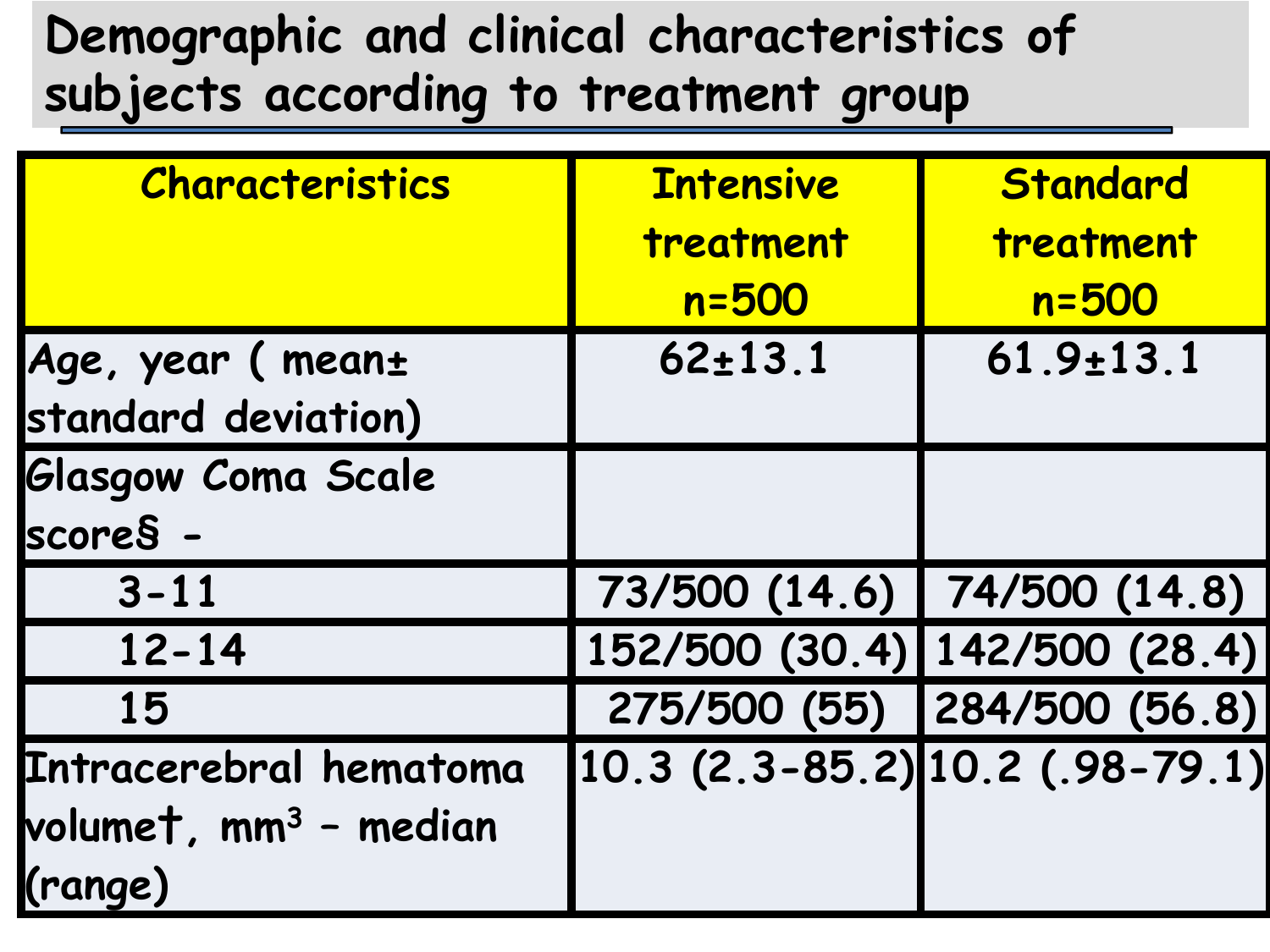#### **Baseline and treatment characteristics of subjects according to treatment group**

|                                            | <b>Intensive</b> | Standard         |
|--------------------------------------------|------------------|------------------|
|                                            | treatment        | treatment        |
| <b>Characteristics</b>                     | $n = 500$        | $n = 500$        |
| Systolic blood pressure at                 | $200 \pm 27.1$   | $201.1 \pm 26.9$ |
| presentation in emergency                  |                  |                  |
| department*, mmHg (mean± SD)               |                  |                  |
| Symptom onset to                           | $182.2 \pm 57.2$ | 184.7±56.7       |
| randomization time, minutes                |                  |                  |
| (mean± SD)                                 |                  |                  |
| Mean minimum systolic blood                | $128.9 \pm 16$   | $141.1 \pm 14.8$ |
| pressure, during the first 2               |                  |                  |
| hours post randomization <sup>2</sup> , mm |                  |                  |
| $Hq$ - mean $\pm$ SD                       |                  |                  |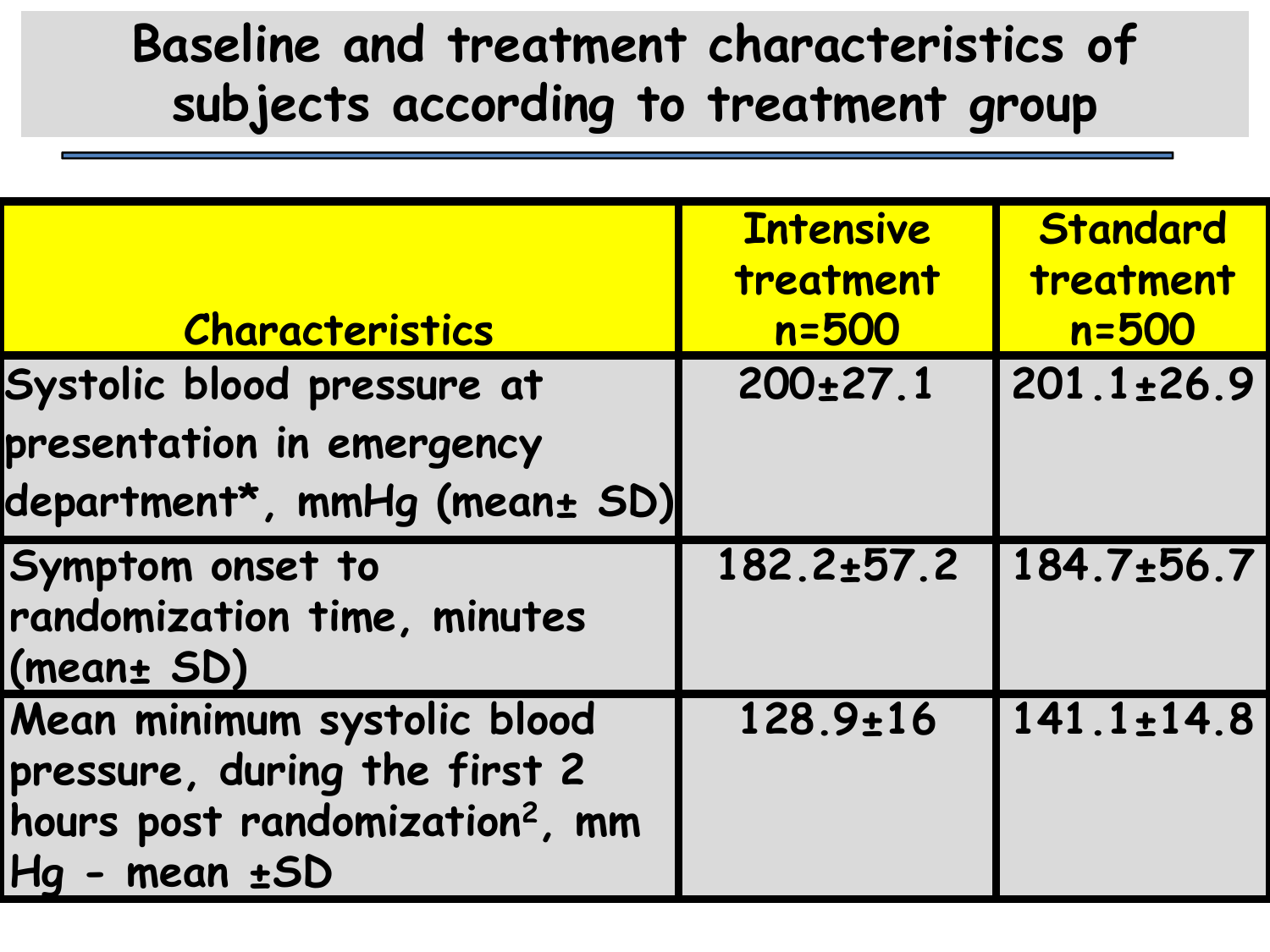**The mean values of hourly minimum systolic blood pressure (with model based 95% CI) for first 24 hours post randomization by treatment group**

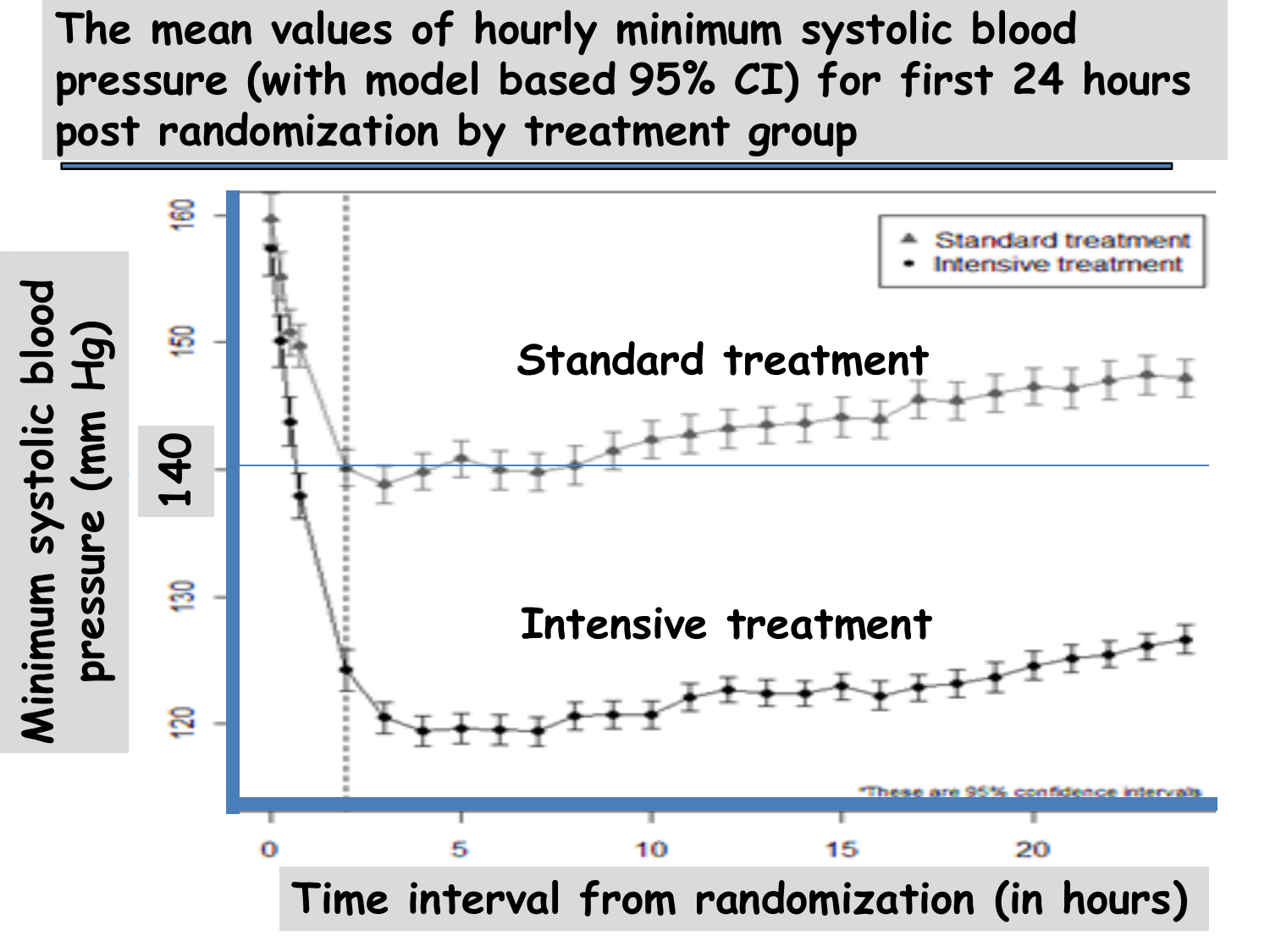### **Primary and secondary treatment failures**

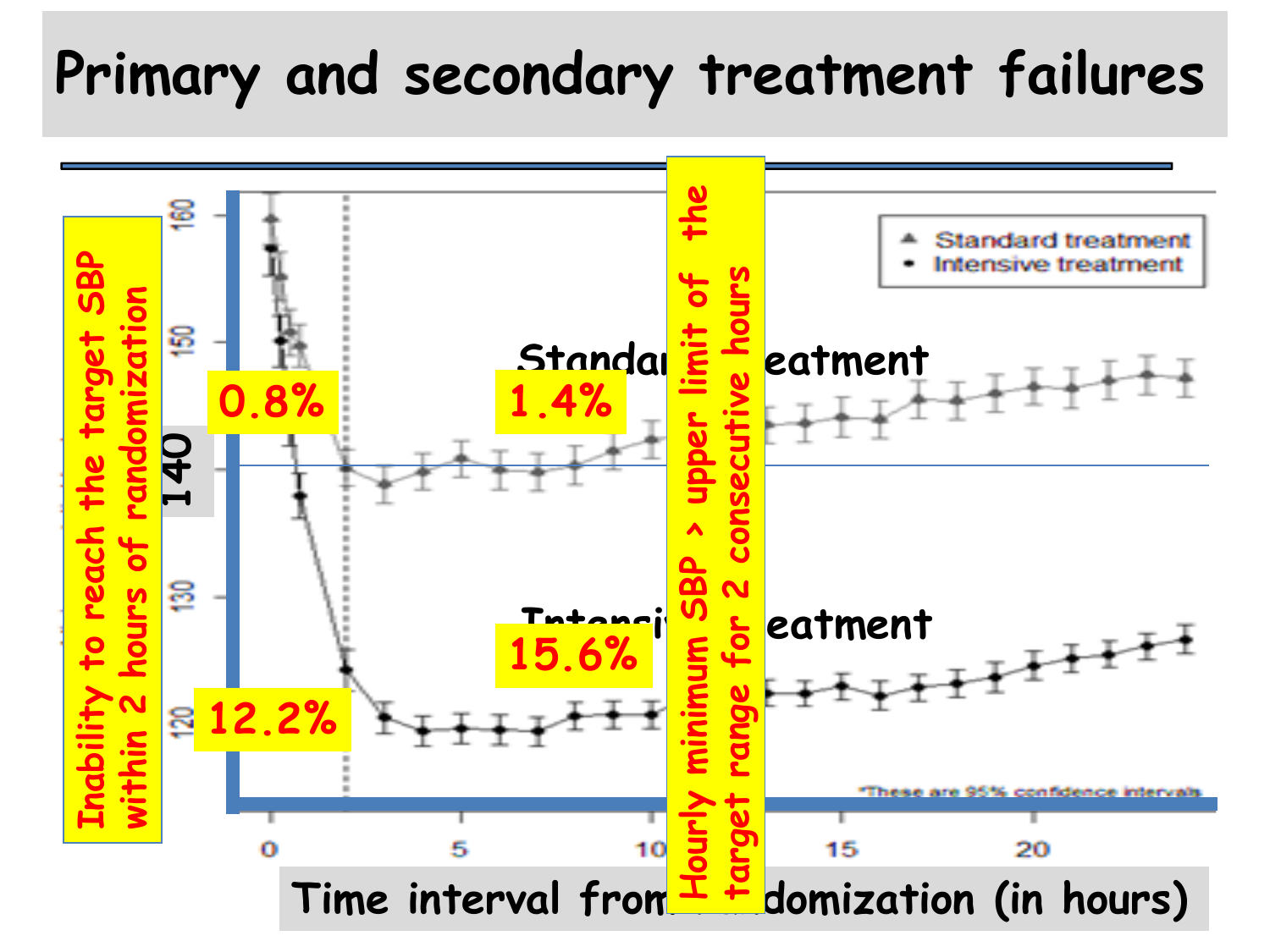### **Primary outcome: Death or disability (modified Rankin scale 4-6) at 90 days post-randomization**

| Outcome                                                            | <b>Intensive</b>  |                   | <b>Standard Unadjusted   Adjusted</b><br><b>  treatment   treatment Relative Risk Relative Risk</b> |                                               |
|--------------------------------------------------------------------|-------------------|-------------------|-----------------------------------------------------------------------------------------------------|-----------------------------------------------|
|                                                                    | $n = 500$         | $n = 500$         |                                                                                                     | $(95\% \text{ CI})^1$ (95% CI) <sup>1,2</sup> |
| Death or<br>disability -<br>number/total<br>number<br>observed (%) | 186/481<br>(38.7) | 181/480<br>(37.7) | 1.02<br>$\left  (0.83, 1.25) \right $ (0.85, 1.27)<br>$p = 0.84$                                    | 1.04<br>$p = 0.72$                            |

**1Relative risk for modified Rankin Scale are based on multiple imputation analysis and 2 adjusting for the effects of age, GCS and presence/absence of intraventricular hemorrhage**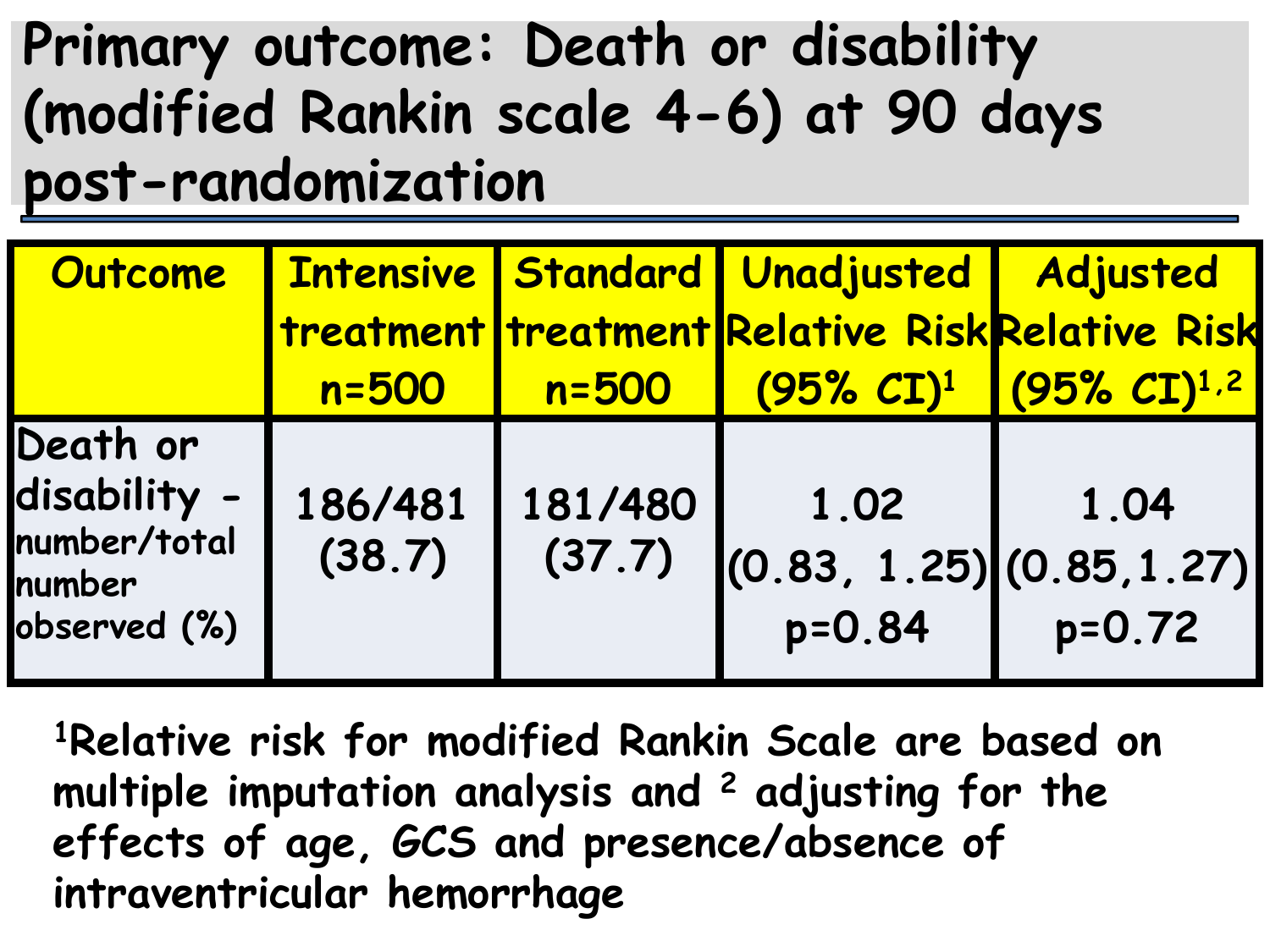**Primary outcome: Death or disability (modified Rankin scale 4-6) at 90 days post-randomization-worst case scenario analysis**

| Outcome                                                            |                 |                   | <b>Intensive   Standard   Unadjusted  </b>      | <b>Adjusted</b>           |
|--------------------------------------------------------------------|-----------------|-------------------|-------------------------------------------------|---------------------------|
|                                                                    |                 |                   | treatment treatment Relative Risk Relative Risk |                           |
|                                                                    | $n = 500$       | $n = 500$         | $(95\% \; C\Gamma)^1$                           | $(95\% \text{ CI})^{1.2}$ |
| Death or<br>disability -<br>number/total<br>number<br>observed (%) | 205/500<br>(41) | 201/500<br>(40.2) |                                                 | 1.04<br>0.85, 1.26        |

**1Relative risk or beta estimate (95% CI) for modified Rankin Scale assumes that missing data patients have worst outcome (modified Rankin Scale of 4-6)**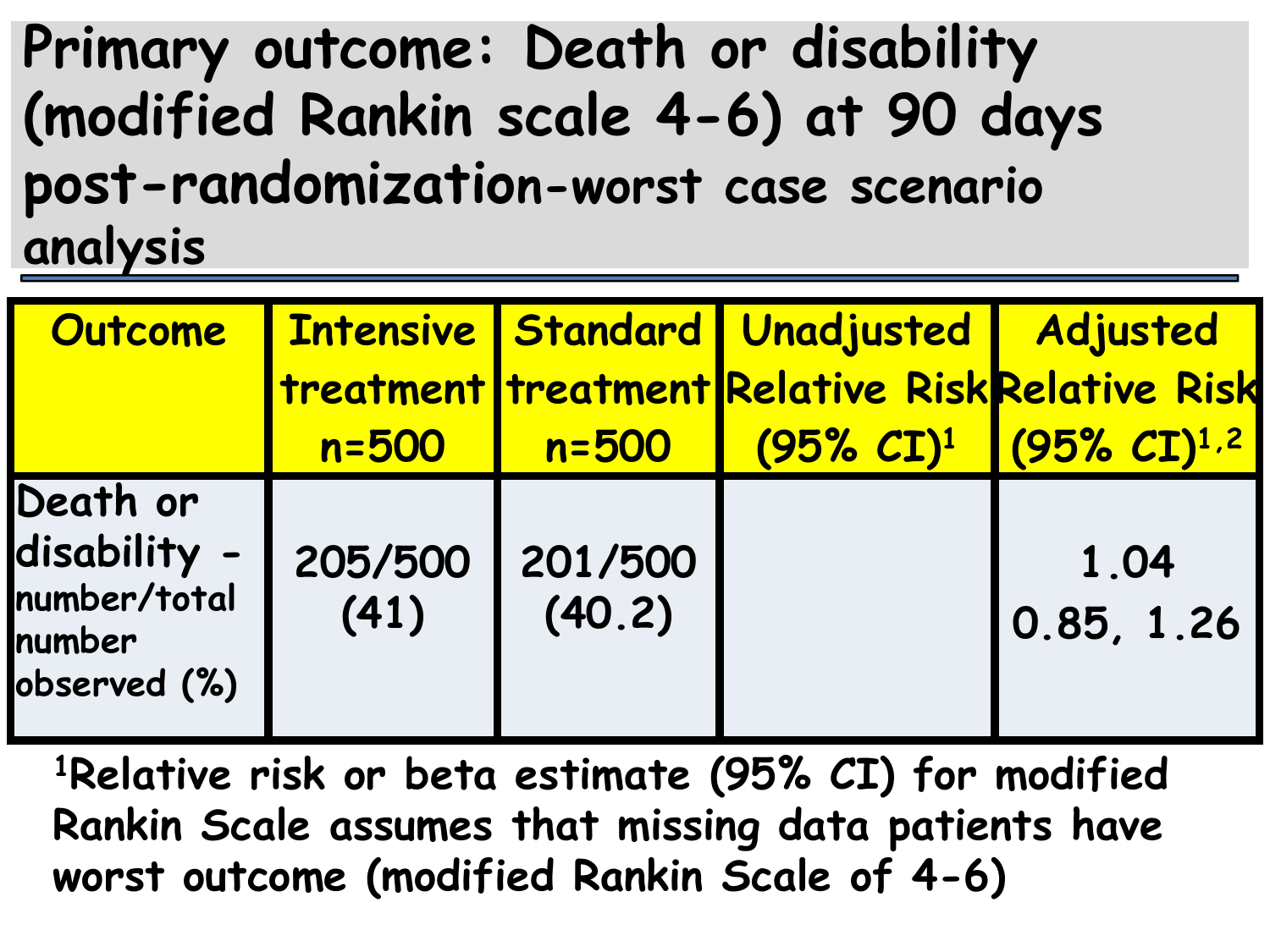### **Ordinal distribution of mRS at 90 days post-randomization**

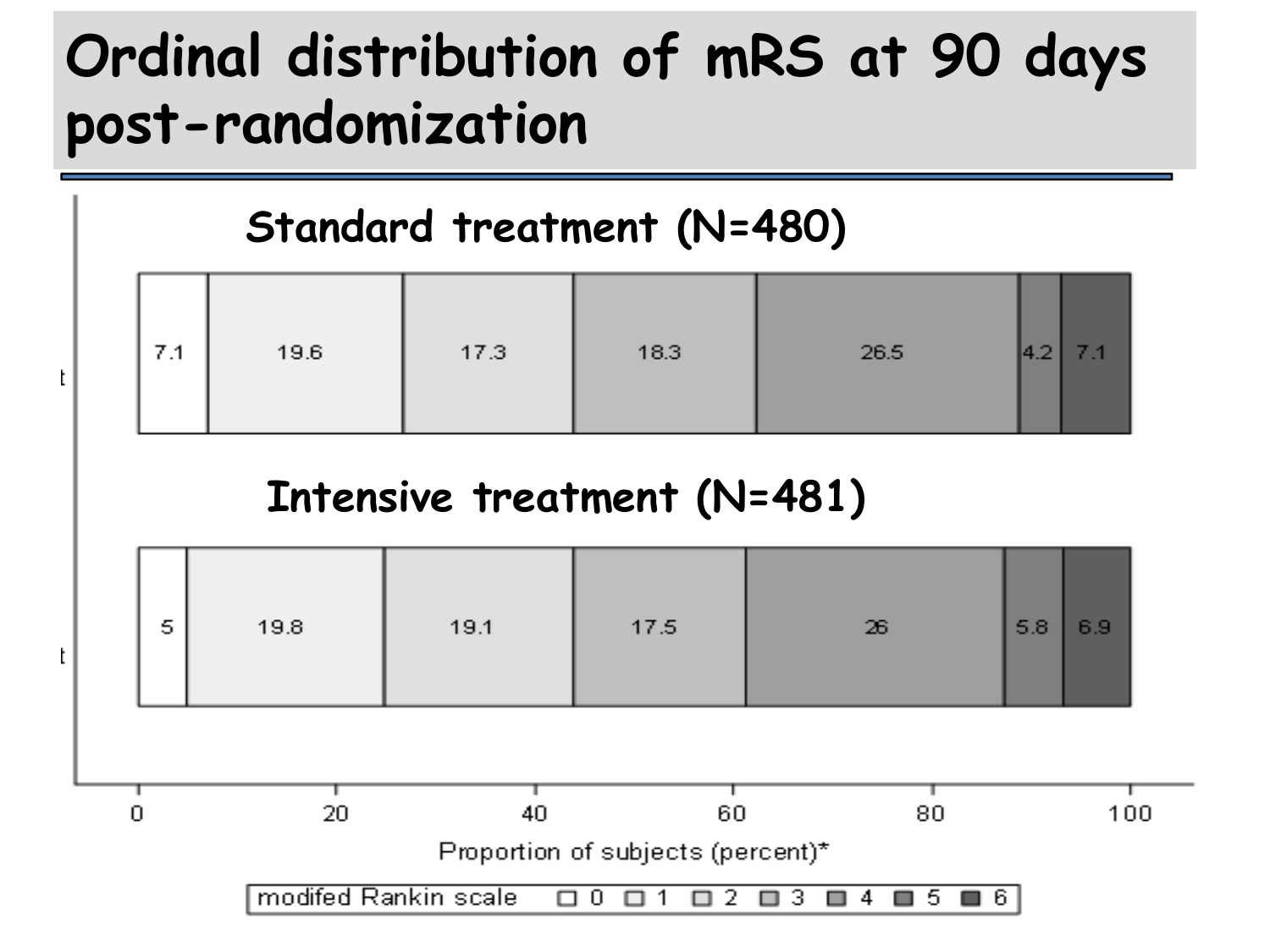### **Ordinal distribution of mRS at 90 days post-randomization**

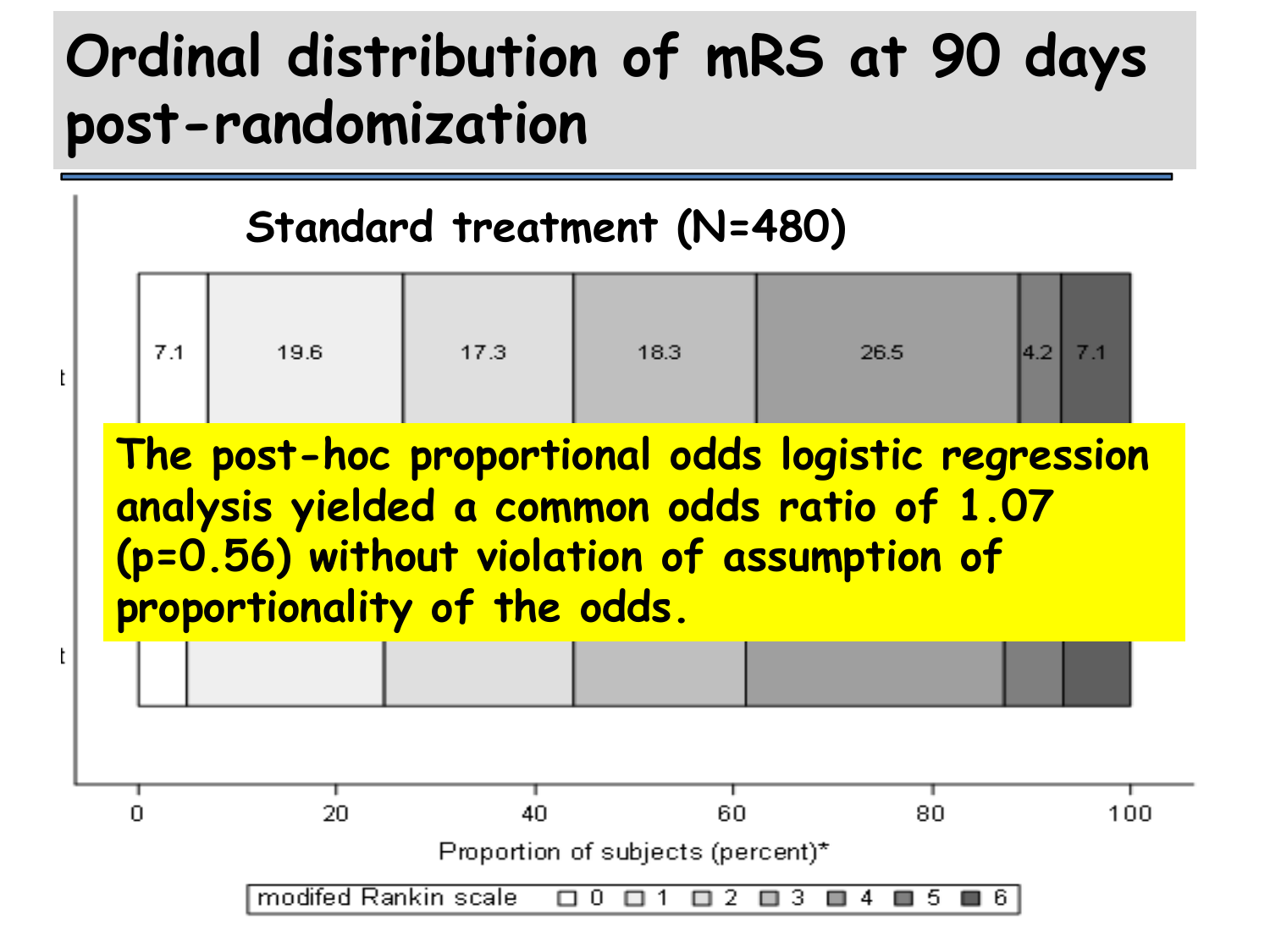### **Secondary endpoints among subjects according to treatment group.**

| <b>Outcomes</b> | <b>Intensive</b>    | Standard  | Unadjusted                         | Adjusted   |
|-----------------|---------------------|-----------|------------------------------------|------------|
|                 | treatment treatment |           | <b>Relative Risk Relative Risk</b> |            |
|                 | $n = 500$           | $\ln 500$ | (95% C I)                          | (95% C I)  |
| Hematoma        | 85/450              | 104/426   | 0.78                               | 0.78       |
| expansion       | (18.9)              | (24.4)    | $(0.59, 1.04)$ $(0.58, 1.03)$      |            |
|                 |                     |           | p=0.09                             | $P = 0.08$ |
| Neurologic      | 55/500              | 40/500    | 1.38                               | 1.39       |
| deteriorati     | (11)                | (8)       | $(0.92, 2.07)$ $(0.92, 2.09)$      |            |
| on within       |                     |           | $p = 0.13$                         | $p = 0.11$ |
| 24 hours        |                     |           |                                    |            |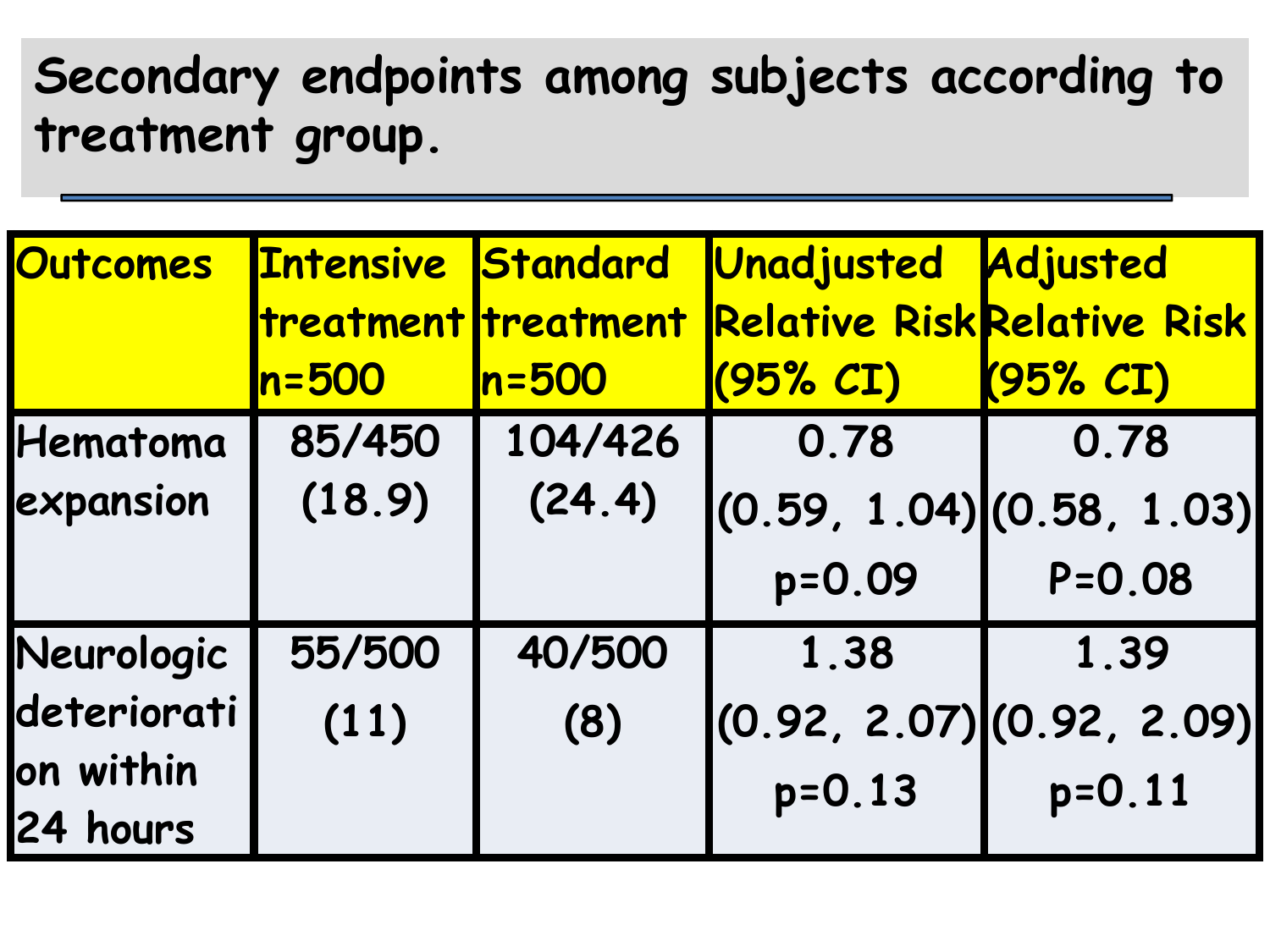#### **Secondary endpoints among subjects according to treatment group.**

| Outcomes                 | <b>Intensive Standard</b> | treatment treatment | Unadjusted<br><b>Relative Risk Relative Risk</b> | Adjusted      |
|--------------------------|---------------------------|---------------------|--------------------------------------------------|---------------|
|                          | $n = 500$                 | $ln = 500$          | (95% CI)                                         | $(95\%$ $CI)$ |
| Treatment                | 8/500                     | 6/500               | 1.33                                             | 1.37          |
| -related                 | (1.6)                     | (1.2)               | $\left[ (0.46, 3.84) \right]$ $(0.47, 3.95)$     |               |
| <b>SAEs</b><br>within 72 |                           |                     | $p = 0.59$                                       | $p = 0.56$    |
| <b>hours</b>             |                           |                     |                                                  |               |
| <b>Any SAEs</b>          | 128/500                   | 100/500             | 1.28                                             | 1.30          |
| within 3                 | (25.6)                    | (20)                | (0.99, 1.66) (1.00, 1.69)                        |               |
| <b>Imonths</b>           |                           |                     | $p = 0.06$                                       | $p = 0.05$    |
| Hypotens-                | 6/500                     | 3/500               | 2.00                                             | 1.96          |
| ion within               | (1.2)                     | (0.6)               | $(0.50, 8.00)$ $(0.49, 7.87)$                    |               |
| 72 hours                 |                           |                     | $p = 0.33$                                       | $p = 0.34$    |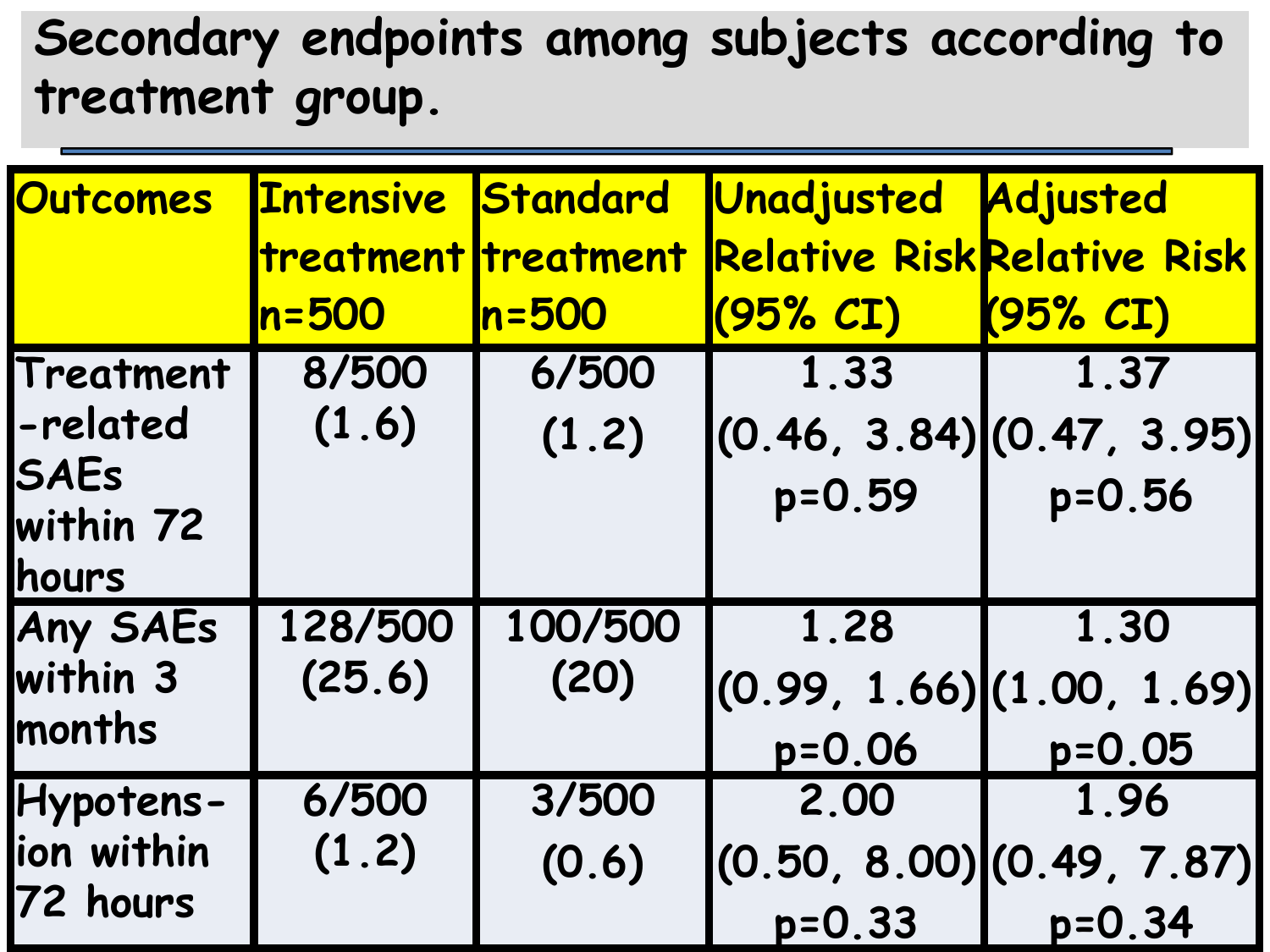#### **Secondary endpoints among subjects according to treatment group.**

| Outcomes                                           | <b>Intensive Standard</b> |                 | Unadjusted Adjusted<br>treatment treatment Relative Risk Relative Risk                                                        |                    |
|----------------------------------------------------|---------------------------|-----------------|-------------------------------------------------------------------------------------------------------------------------------|--------------------|
|                                                    | $n = 500$                 | $ln = 500$      | $(95\% \; C)$                                                                                                                 | $(95\%$ $CI)$      |
| Treatment R/500 6/500<br>withi events in any group |                           |                 | $\sqrt{1}$ 33<br>-rela There was a lack of temporal relationship to<br>SAEs intervention or aggregation of particular adverse | 137<br>95)         |
| <b>hours</b>                                       |                           |                 |                                                                                                                               |                    |
| <b>Any SAEs</b><br>within 3<br><b>months</b>       | 128/500<br>(25.6)         | 100/500<br>(20) | 1.28<br>$\left  (0.99, 1.66) \right  (1.00, 1.69)$<br>$p = 0.06$                                                              | 1.30<br>$p = 0.05$ |
| Hypotens-<br>ion within<br>72 hours                | 6/500<br>(1.2)            | 3/500<br>(0.6)  | 2.00<br>$(0.50, 8.00)$ $(0.49, 7.87)$<br>$p = 0.33$                                                                           | 1.96<br>$p = 0.34$ |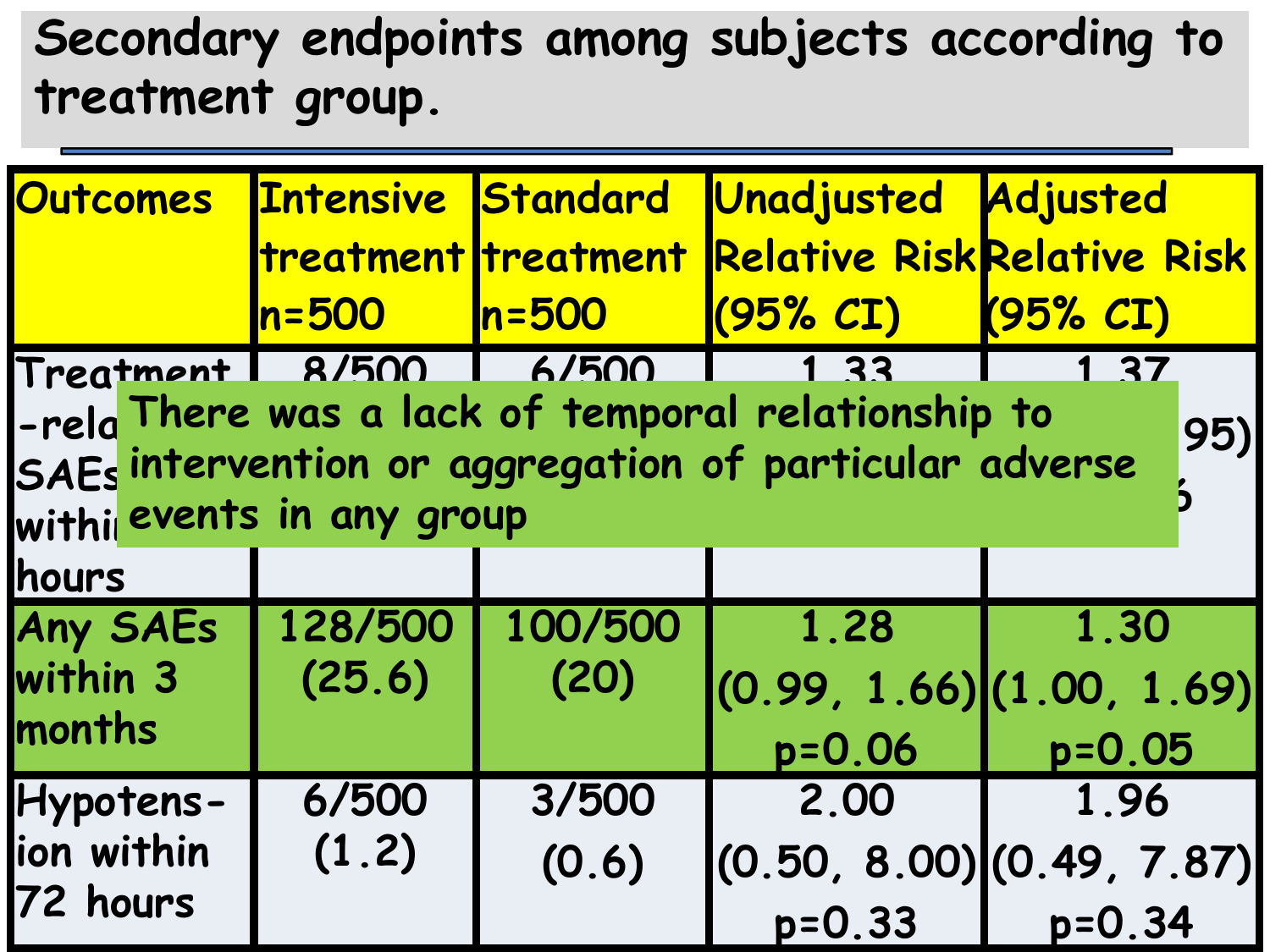**Results of analysis performed after grouping the related events (events that represent the same condition of interest by body system) classified using MedDRA terminology terms.**

| <b>Outcomes</b>                         | <b>Intensive Standard</b><br>treatment treatment<br>$n = 500$ | $ln = 500$   | Unadjusted<br><b>Relative Risk Relative Risk</b><br>(95% C I) | Adjusted<br>(95% C I)             |
|-----------------------------------------|---------------------------------------------------------------|--------------|---------------------------------------------------------------|-----------------------------------|
| Any renal<br><b>AE</b> within<br>7 days | 45<br>(9.0%)                                                  | 20<br>(4.0%) | 2.25<br>(1.33, 3.81)<br>p= 0.0025                             | 2.32<br>(1.37, 3.94)<br>p= 0.0018 |
| Any<br>cardiac AE<br>within 7<br>days   | 57<br>(11.4%)                                                 | 42<br>(8.4%) | 1.36<br>(0.91, 2.02)<br>p= 0.1332                             | 1.40<br>(0.94, 2.08)<br>p= 0.1004 |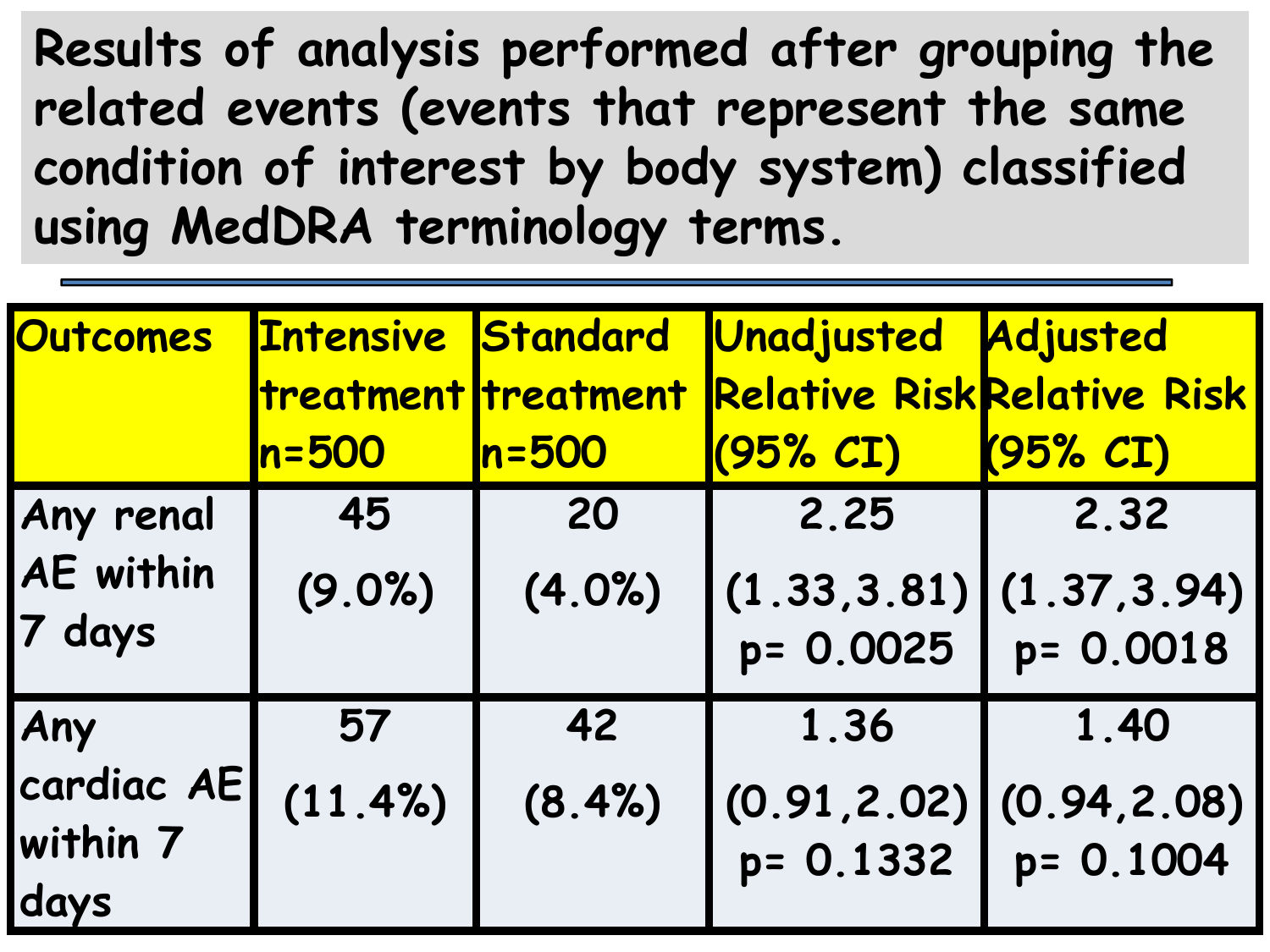**Results of analysis performed after grouping the related events (events that represent the same condition of interest by body system) classified using MedDRA terminology terms.**

|        | <b>Outcomes</b>                                      | <b>Intensive Standard</b> |            | Unadjusted Adjusted                                     |          |     |
|--------|------------------------------------------------------|---------------------------|------------|---------------------------------------------------------|----------|-----|
|        |                                                      |                           |            | treatment treatment Relative Risk Relative Risk         |          |     |
|        |                                                      | $n = 500$                 | $ln = 500$ | (95% CI)                                                | (95% CI) |     |
|        | Any renal                                            | 45                        | 20         | 2.25                                                    | 2.32     |     |
| 7 davs | <b>AE</b> within                                     | (9.0%)                    | (4.0%)     | $\left[ (1.33, 3.81) \right] (1.37, 3.94)$              |          |     |
|        |                                                      |                           |            | The rate of renal adverse events within 7 days          |          |     |
|        |                                                      |                           |            | Any after randomization was significantly higher in the |          |     |
|        | card intensive-treatment group than in the standard- |                           |            |                                                         |          | 08) |
| with   | treatment group                                      |                           |            |                                                         |          | 04  |
| days   |                                                      |                           |            |                                                         |          |     |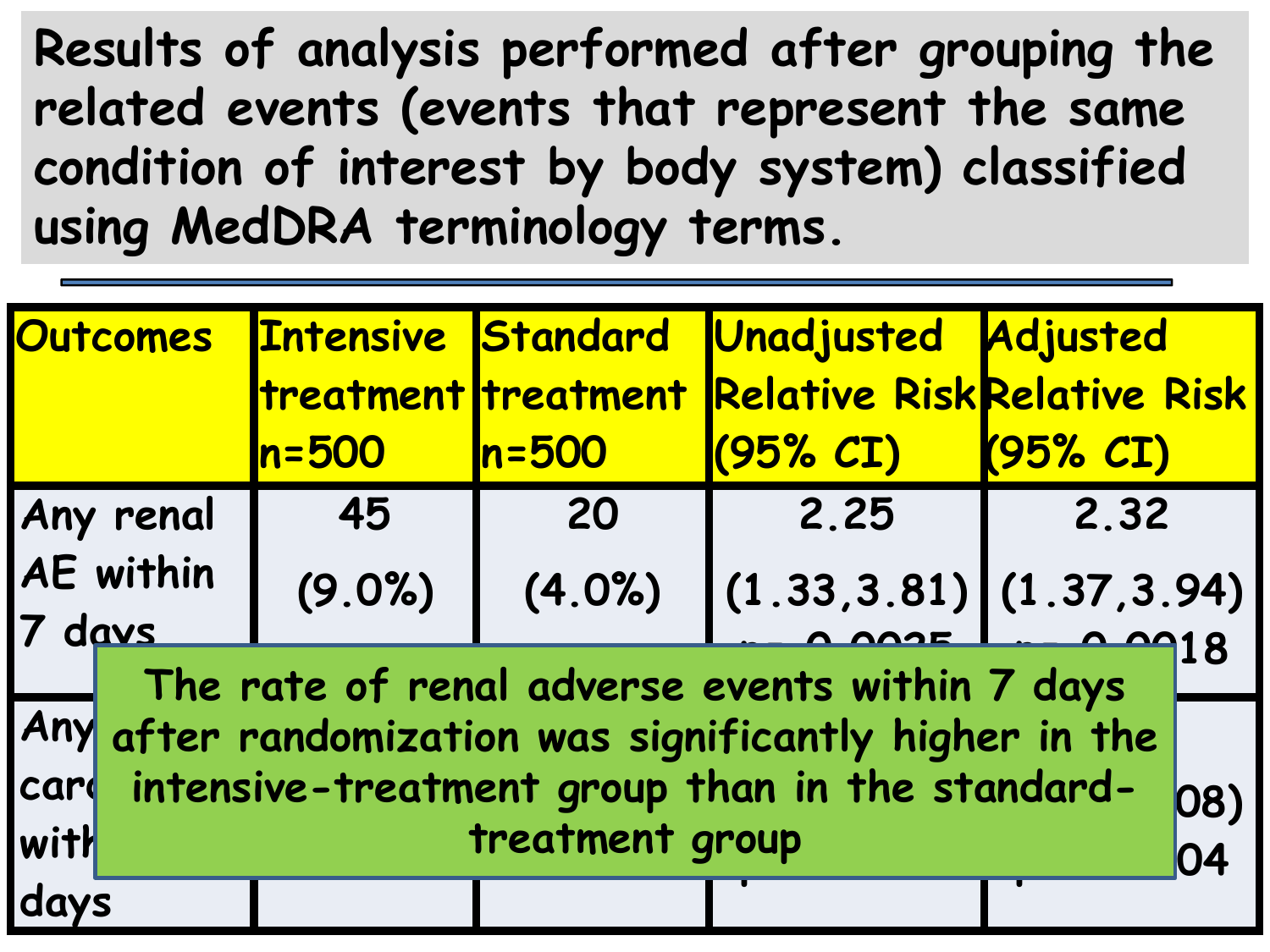### **Quality of life endpoints among subjects according to treatment group.**

| <b>Outcomes</b>      | <b>Intensive</b>    | Standard   | Unadjusted                         | Adjusted      |
|----------------------|---------------------|------------|------------------------------------|---------------|
|                      | treatment treatment |            | <b>Relative Risk Relative Risk</b> |               |
|                      | $n = 500$           | $ln = 500$ | $(95\%$ $CI)$                      | $(95\%$ $CI)$ |
| $EQ-5D$              | 0.7                 | 0.7        | $-0.01$                            | $-0.02$       |
| <b>Utility</b>       | $(-0.1, 1.0)$       | (0, 1.0)   | $(-0.05)$                          | $(-0.05)$     |
| Index $7 -$          |                     |            | 0.02)                              | 0.02)         |
| Median               |                     |            | $p = 0.47$                         | $p = 0.29$    |
| (Range)              |                     |            |                                    |               |
| $EQ-5D$              | 62.5                | 70         | $-1.14$                            | $-1.32$       |
| Visual               | (0, 100)            | (0, 100)   | $(-5.28,$                          | $(-5.25,$     |
| Analog               |                     |            | 2.99                               | 2.60)         |
| Scale <sup>8</sup> - |                     |            | $p = 0.59$                         | $p = 0.51$    |
| Median               |                     |            |                                    |               |
| (Range)              |                     |            |                                    |               |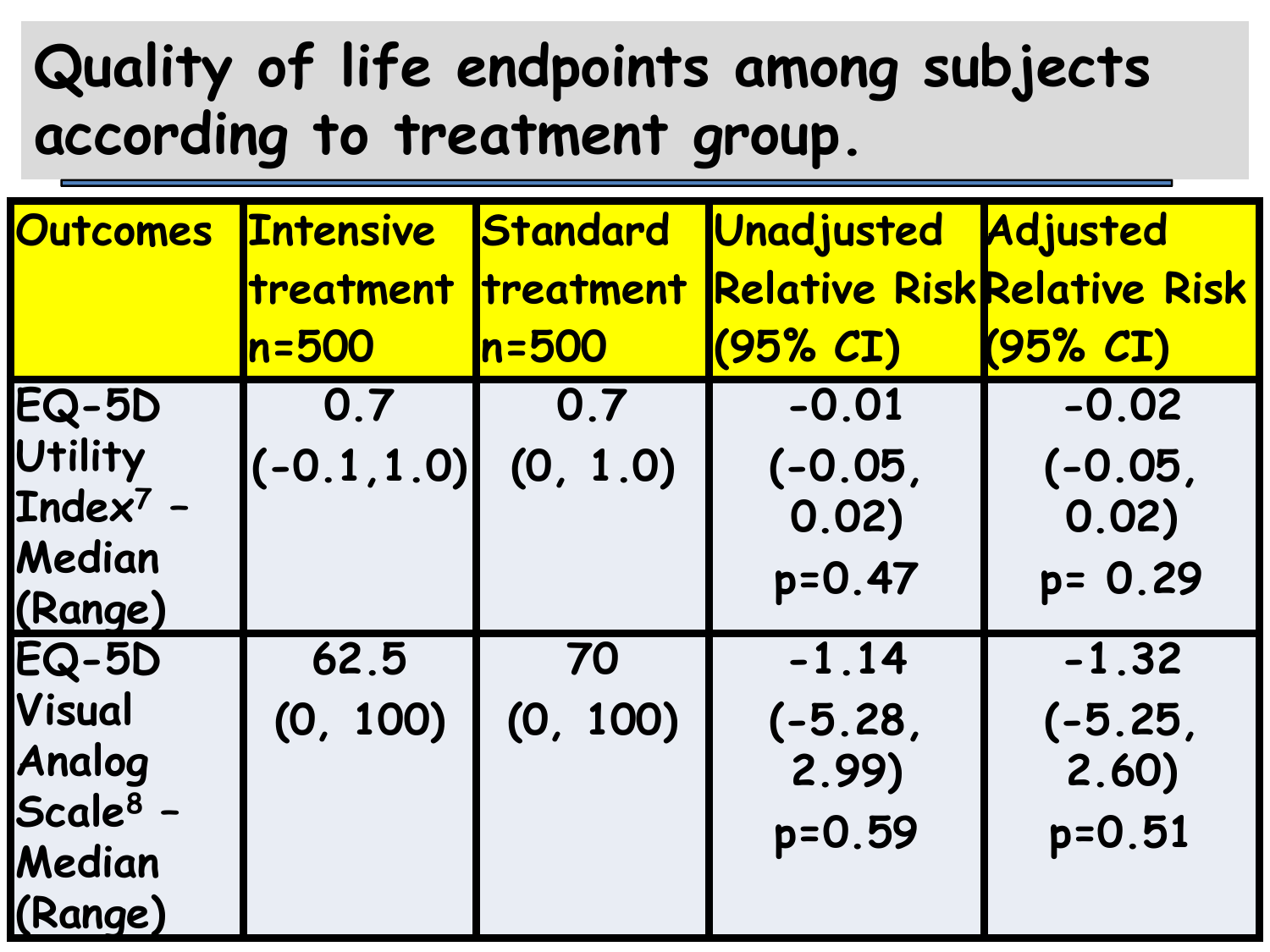# **Discussion**

- **ATACH-2 was discontinued for futility prior to reaching target enrollment of 1,280. The absolute difference in rates of death and disability between the two groups was 1%.**
- **The study was powered to identify a 10% or greater absolute risk reduction with intensive treatment as smaller risk reduction was expected to be viewed as insufficient for broad acceptance of a new intervention.**

**Re: Qureshi AI, Palesch YY, Barsan WG, Hanley DF, Hsu CY, Martin RL, Moy CS, Silbergleit R, Steiner T, Suarez JI, Toyoda K, Wang Y, Yamamoto H, Yoon BW; N Engl J Med. 2016 Jun 8 [Epub ahead of print]**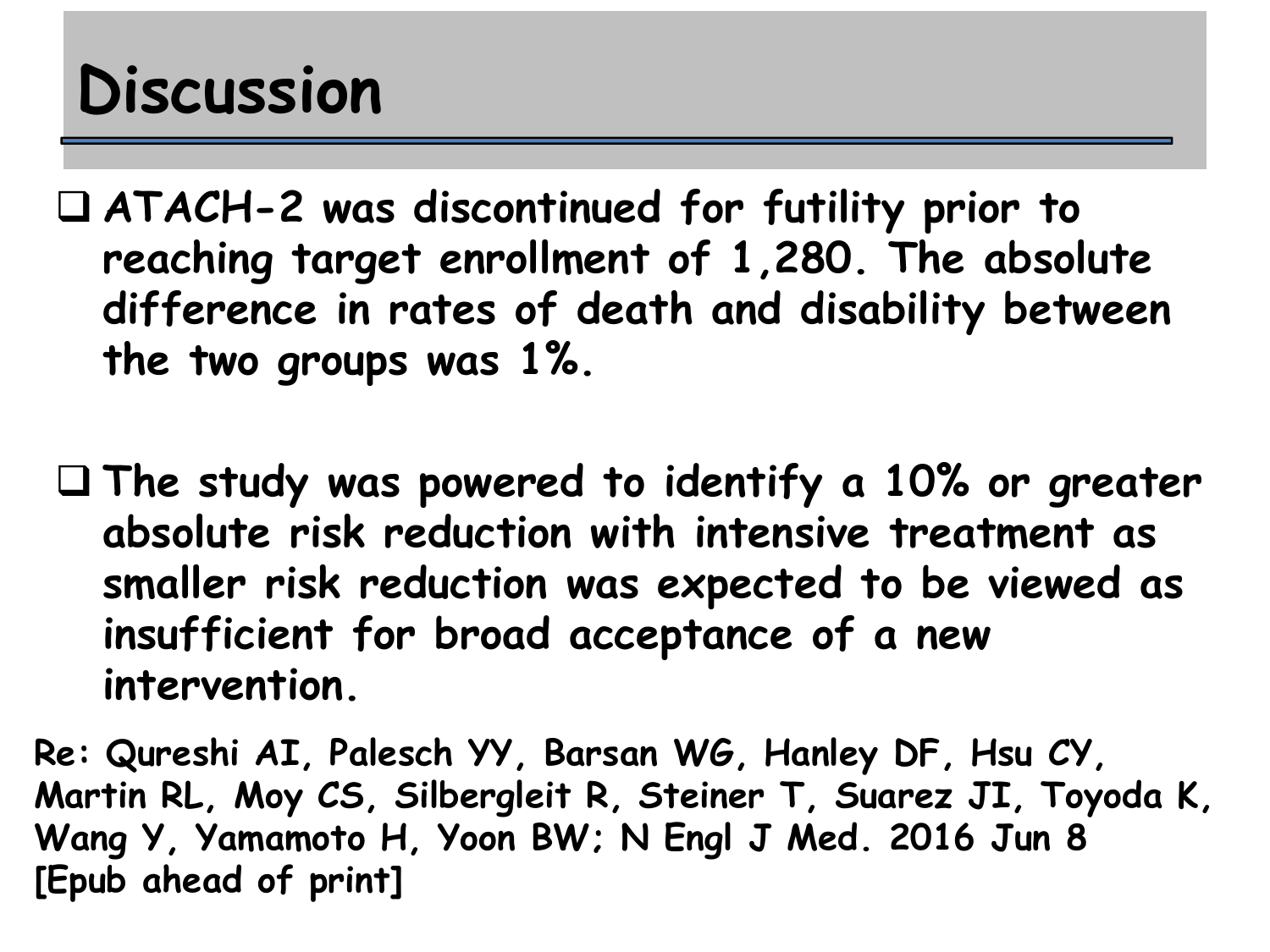# **Discussion**

- **The observed rate (37.7%) of death or disability at 3 months was lower than the rates (60%) anticipated in trial design based on previous literature.**
- **A high proportion of patients with favorable baseline characteristics (e.g., 56% with baseline GCS score of 15).**
- **Standardizing overall medical management by independent oversight committee.**
- **Low rate of withdrawal of care (0.4% withdrawal of care related deaths)-34% in routine practice.**
- **Incorporated the pre-randomization use of IV antihypertensive agents to ensure timely compliance with existing guidelines but may have obscured the effectiveness of trial intervention.**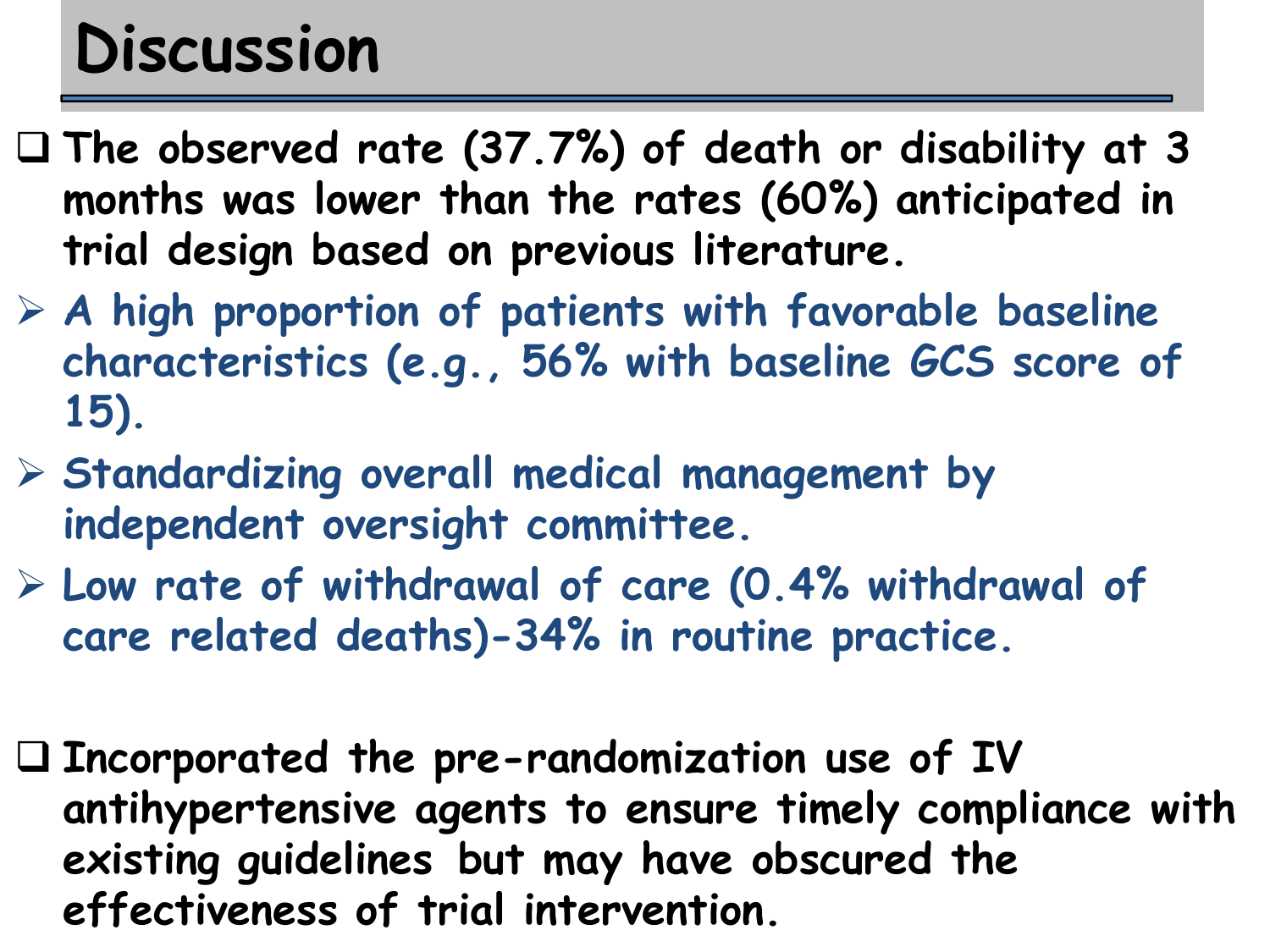# **Conclusions**

 **Compared to a target systolic blood pressure of 140- 179 mmHg, treating subjects with intracerebral hemorrhage to a target systolic blood pressure of 110-139 mmHg did not lower the rate of death or disability at 3 months after symptom onset.**

**Re: Qureshi AI, Palesch YY, Barsan WG, Hanley DF, Hsu CY, Martin RL, Moy CS, Silbergleit R, Steiner T, Suarez JI, Toyoda K, Wang Y, Yamamoto H, Yoon BW; N Engl J Med. 2016 Jun 8 [Epub ahead of print]**